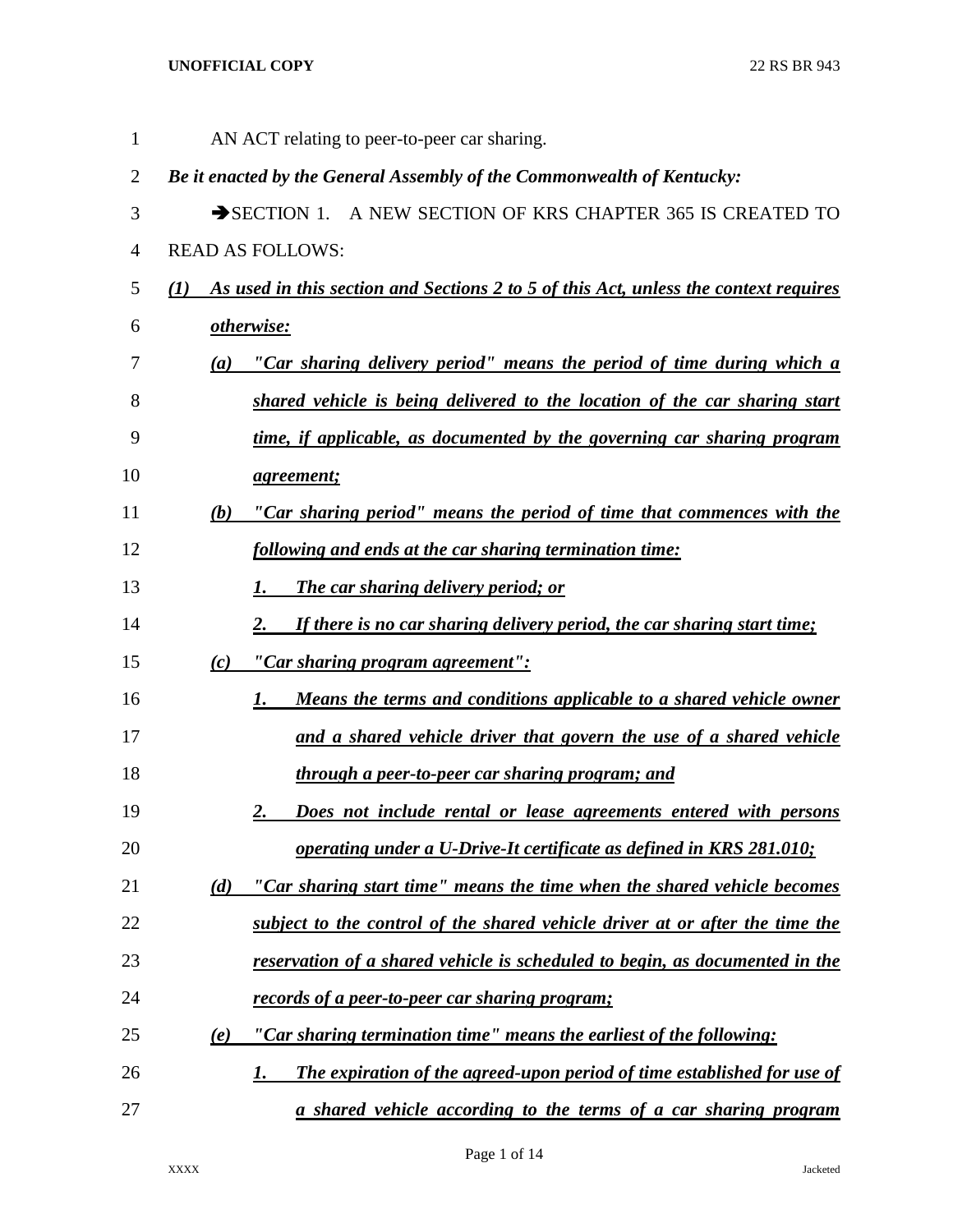| 1              |                             | agreement if the shared vehicle is delivered to the location agreed                     |
|----------------|-----------------------------|-----------------------------------------------------------------------------------------|
| $\overline{2}$ |                             | <u>upon in the car sharing program agreement;</u>                                       |
| 3              |                             | 2.<br>When the shared vehicle is returned to a location as alternatively                |
| 4              |                             | <u>agreed upon by the shared vehicle owner and shared vehicle driver as</u>             |
| 5              |                             | <u>communicated through a peer-to-peer car sharing program, which</u>                   |
| 6              |                             | alternatively agreed upon location shall be incorporated into the car                   |
| 7              |                             | <u>sharing program agreement; or</u>                                                    |
| 8              |                             | 3.<br>When the shared vehicle owner takes possession and control of the                 |
| 9              |                             | shared vehicle;                                                                         |
| 10             | (f)                         | <u>"Peer-to-peer car sharing":</u>                                                      |
| 11             |                             | Means the authorized use of a motor vehicle by an individual other<br>1.                |
| 12             |                             | <u>than the vehicle's owner through a peer-to-peer car sharing program;</u>             |
| 13             |                             | and                                                                                     |
| 14             |                             | 2.<br>Does not:                                                                         |
| 15             |                             | Include the operation of a U-Drive-It as defined in KRS 281.010;<br>a.                  |
| 16             |                             | $\mathbf{r}$                                                                            |
| 17             |                             | Involve the sale or provision of rental vehicle insurance as<br>$\bm{b}$ .              |
| 18             |                             | defined in KRS 304.9-020;                                                               |
| 19             | $\left( \mathbf{g} \right)$ | "Peer-to-peer car sharing program":                                                     |
| 20             |                             | Means a business platform that connects shared vehicle owners with<br>1.                |
| 21             |                             | shared vehicle drivers to enable the sharing of motor vehicles for                      |
| 22             |                             | <u>financial consideration; and</u>                                                     |
| 23             |                             | Does not include a:<br><u>2.</u>                                                        |
| 24             |                             | U-Drive-It as defined in KRS 281.010;<br>$\mathbf{a}$ .                                 |
| 25             |                             | Motor vehicle renting company as defined in KRS 281.687;<br>b.                          |
| 26             |                             | <b>Rental vehicle agent as defined in KRS 304.9-020; or</b><br>$\boldsymbol{c}$ .       |
| 27             |                             | Service provider that is solely providing hardware or software as<br>$\boldsymbol{d}$ . |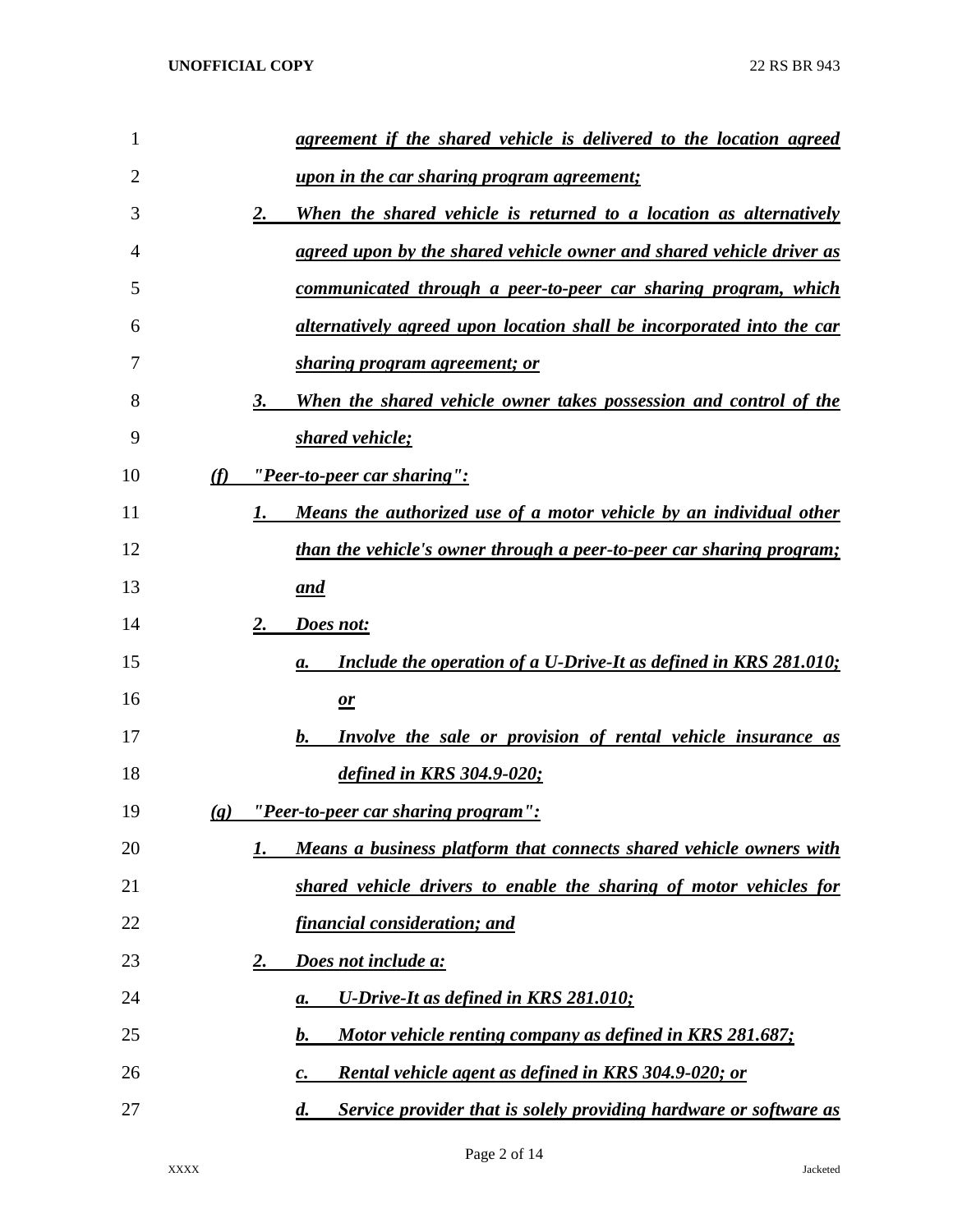| 1  | <u>a service to a person or entity that is not effectuating payment of</u>                          |
|----|-----------------------------------------------------------------------------------------------------|
| 2  | financial consideration for use of a shared vehicle;                                                |
| 3  | "Shared vehicle":<br>(h)                                                                            |
| 4  | Means a motor vehicle that is available for car sharing through a<br>1.                             |
| 5  | peer-to-peer car sharing program; and                                                               |
| 6  | Does not include a motor vehicle leased or rented by a person<br>2.                                 |
| 7  | operating under a U-Drive-It certificate as defined in KRS 281.010;                                 |
| 8  | "Shared vehicle driver" means an individual who has been authorized to<br>(i)                       |
| 9  | drive the shared vehicle by the shared vehicle owner under a car sharing                            |
| 10 | <i>program agreement; and</i>                                                                       |
| 11 | "Shared vehicle owner":<br><u>(i)</u>                                                               |
| 12 | Means the registered owner, or a person or entity designated by the<br>1.                           |
| 13 | registered owner, of a motor vehicle made available for sharing to                                  |
| 14 | shared vehicle drivers through a peer-to-peer car sharing program;                                  |
| 15 | <u>and</u>                                                                                          |
| 16 | Does not include a:<br>2.                                                                           |
| 17 | <b>Person operating a U-Drive-It as defined in KRS 281.010;</b><br>а.                               |
| 18 | Motor vehicle renting company as defined in KRS 281.687; or<br>b.                                   |
| 19 | Rental vehicle agent as defined in KRS 304.9-020.<br>с.                                             |
| 20 | A peer-to-peer car sharing program doing business in this state shall comply with<br>(2)            |
| 21 | <b>Sections 2 and 3 of this Act.</b>                                                                |
| 22 | A NEW SECTION OF KRS CHAPTER 365 IS CREATED TO<br>$\rightarrow$ SECTION 2.                          |
| 23 | <b>READ AS FOLLOWS:</b>                                                                             |
| 24 | A peer-to-peer car sharing program shall assume the liability, except as<br>$\mathcal{L}(I)$<br>(a) |
| 25 | provided in paragraph (b)1. of this subsection, of a shared vehicle owner for                       |
| 26 | bodily injury and property damage to third parties and basic reparation                             |
| 27 | benefits losses during the car sharing period in an amount stated in the car                        |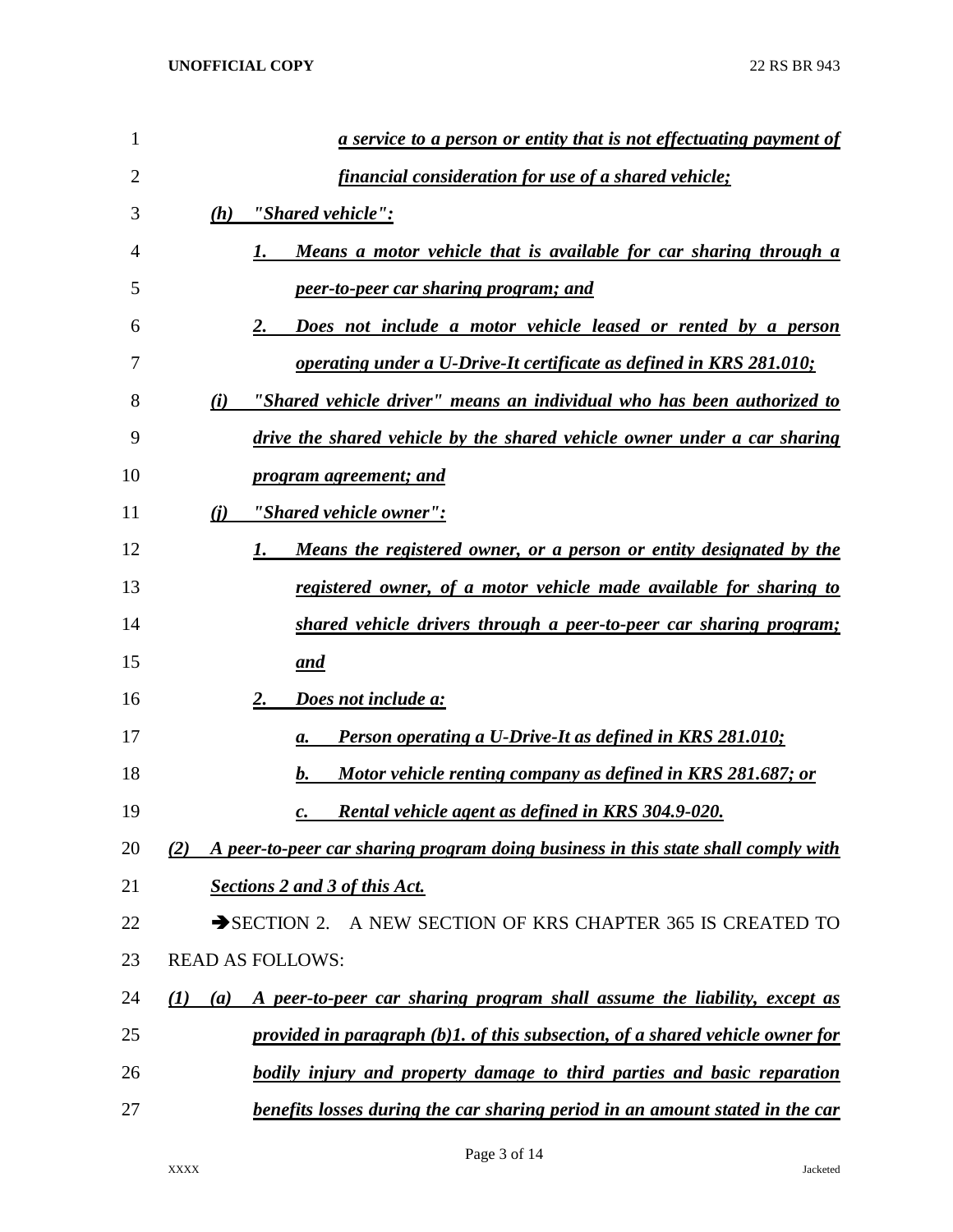| 1  |            | sharing program agreement, which amount shall not be less than:                |
|----|------------|--------------------------------------------------------------------------------|
| 2  |            | For bodily injury and property damage to third parties, the amounts<br>1.      |
| 3  |            | set forth in KRS 304.39-110; and                                               |
| 4  |            | For basic reparation benefits, the amount set forth in KRS 304.39-<br>2.       |
| 5  |            | $020(2)$ .                                                                     |
| 6  | (b)        | Notwithstanding the definition of "car sharing termination time" set forth     |
| 7  |            | in Section 1 of this Act, the assumption of liability required under           |
| 8  |            | <i>paragraph (a) of this subsection:</i>                                       |
| 9  |            | <b>Shall not apply when a shared vehicle owner:</b><br>1.                      |
| 10 |            | Makes an intentional or fraudulent material misrepresentation<br>а.            |
| 11 |            | or omission to the peer-to-peer car sharing program before the                 |
| 12 |            | car sharing period in which the accident occurs; or                            |
| 13 |            | Acts in concert with a shared vehicle driver who fails to return<br>$\bm{b}$ . |
| 14 |            | the shared vehicle pursuant to the terms of the car sharing                    |
| 15 |            | <u>program agreement; and</u>                                                  |
| 16 |            | Shall apply to bodily injury, property damage, and basic reparation<br>2.      |
| 17 |            | benefits losses by damaged third parties required under KRS 304.39-            |
| 18 |            | <u>080.</u>                                                                    |
| 19 | (2)<br>(a) | A peer-to-peer car sharing program shall ensure that, during each car<br>I.    |
| 20 |            | sharing period, the shared vehicle owner and the shared vehicle driver         |
| 21 |            | are covered under a motor vehicle liability insurance policy that:             |
| 22 |            | Provides coverage in amounts not less than the minimum<br>а.                   |
| 23 |            | amounts set forth in KRS 304.39-110; and                                       |
| 24 |            | Either:<br>b.                                                                  |
| 25 |            | Recognizes that the motor vehicle insured under the policy                     |
| 26 |            | is made available and used as a shared vehicle through a                       |
| 27 |            | peer-to-peer car sharing program; or                                           |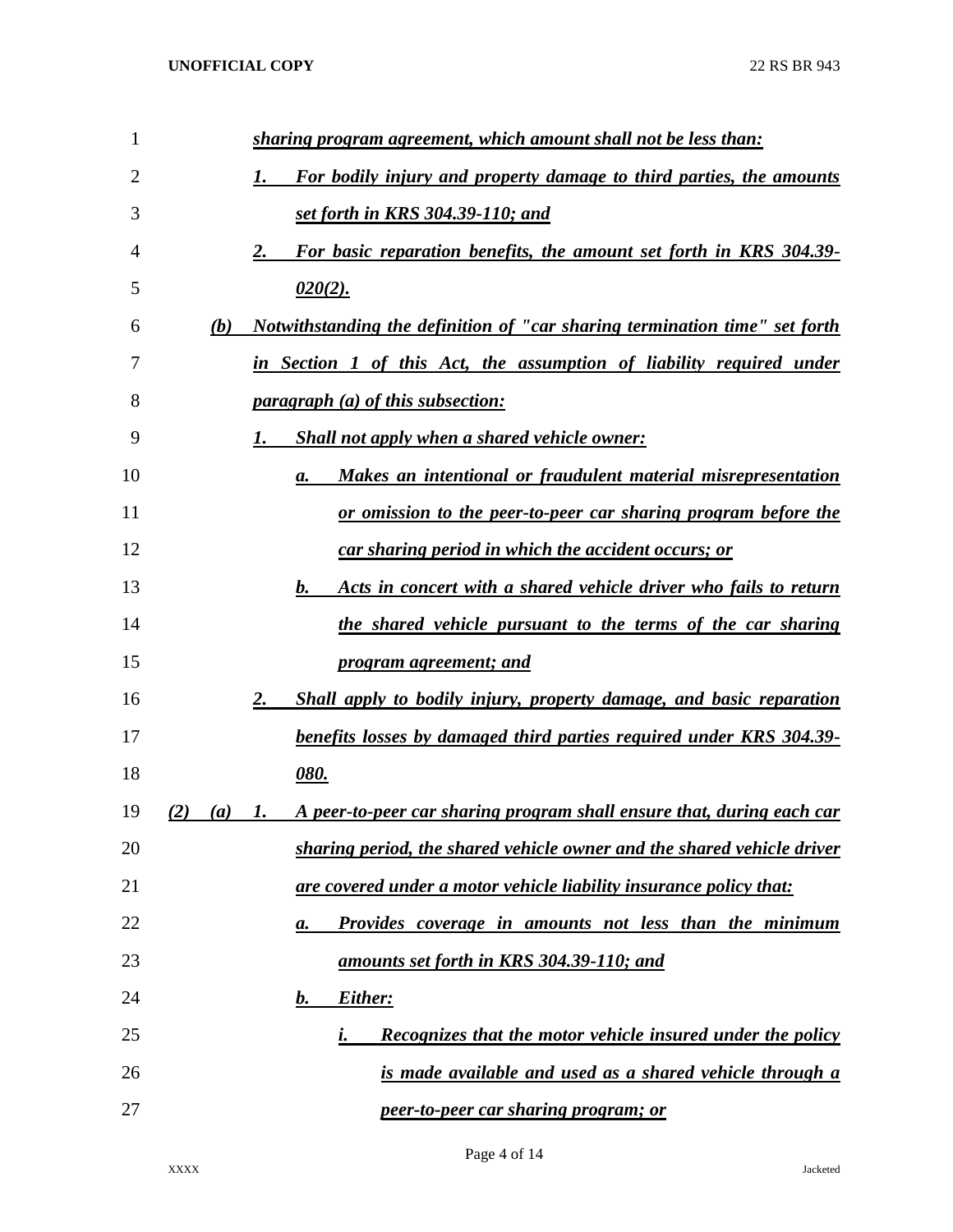| 1  |     | Does not exclude use of the motor vehicle as a shared<br>ii.                                |
|----|-----|---------------------------------------------------------------------------------------------|
| 2  |     | <i>vehicle by a shared vehicle driver.</i>                                                  |
| 3  |     | For purposes of this paragraph, "recognizes" means acceptance and<br>2.                     |
| 4  |     | <i>recognition of coverage.</i>                                                             |
| 5  | (b) | The requirements of paragraph (a) of this subsection may be satisfied<br>1.                 |
| 6  |     | by motor vehicle liability insurance maintained by:                                         |
| 7  |     | <b>The shared vehicle owner;</b><br>а.                                                      |
| 8  |     | <b>The shared vehicle driver;</b><br>b.                                                     |
| 9  |     | <b>The peer-to-peer car sharing program; or</b>                                             |
| 10 |     | <u>Any combination of the persons described in this subparagraph.</u><br>$\boldsymbol{d}$ . |
| 11 |     | In the event a claim occurs in another state with minimum coverage<br>2.                    |
| 12 |     | limits higher than the amounts set forth in KRS 304.39-110 during the                       |
| 13 |     | car sharing period, the coverage maintained under this paragraph                            |
| 14 |     | shall satisfy the difference in minimum coverage amounts, up to the                         |
| 15 |     | <i>applicable policy limits.</i>                                                            |
| 16 | (c) | <b>Except as otherwise provided in this section:</b>                                        |
| 17 |     | The insurance described in paragraph (b) of this subsection that is<br>1.                   |
| 18 |     | <u>satisfying the insurance requirement of paragraph (a) of this</u>                        |
| 19 |     | subsection shall be primary during each car sharing period;                                 |
| 20 |     | If coverage is applicable through more than one (1) motor vehicle<br>2.                     |
| 21 |     | <u>liability insurance policy as permitted under paragraph (b)1.d. of this</u>              |
| 22 |     | subsection, then the order of priority of coverage is as follows, unless                    |
| 23 |     | one (1) policy contains a provision affirmatively stating that the                          |
| 24 |     | policy's coverage is primary and thereby is primary during the car                          |
| 25 |     | sharing period:                                                                             |
| 26 |     | A policy maintained by the shared vehicle driver is first in<br>а.                          |
| 27 |     | <i>priority;</i>                                                                            |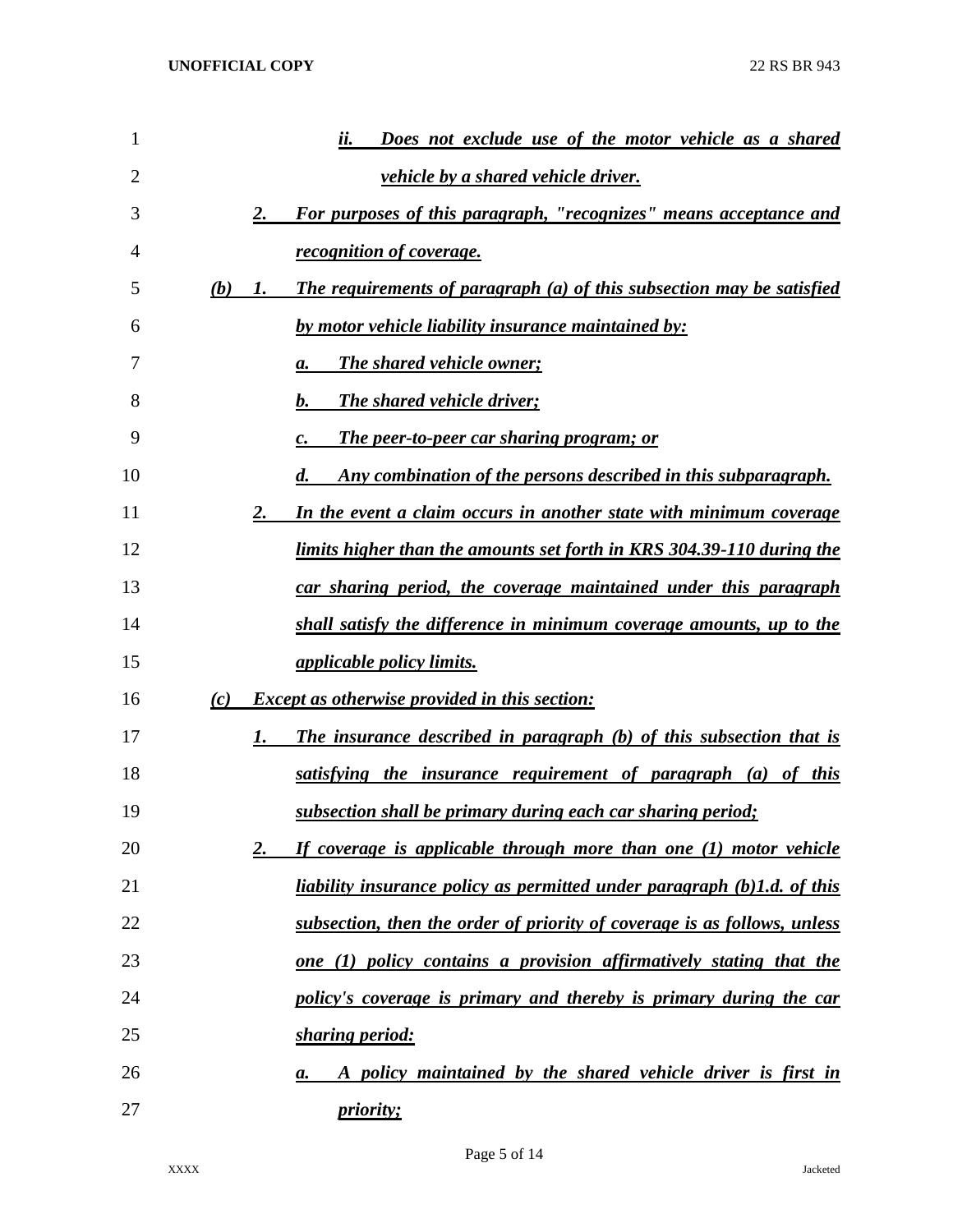| 1              | b.<br>A policy maintained by the peer-to-peer car sharing program is                         |
|----------------|----------------------------------------------------------------------------------------------|
| $\overline{2}$ | next in priority;                                                                            |
| 3              | A policy maintained by the shared vehicle owner is last in<br>$\mathcal{C}$ .                |
| 4              | <i>priority; and</i>                                                                         |
| 5              | 3.<br>If coverage is applicable through more than one (1) motor vehicle                      |
| 6              | liability insurance policy as permitted under paragraph (b)1.d. of this                      |
| 7              | subsection and more than one $(1)$ of those policies contain a provision                     |
| 8              | affirmatively stating that the policy's coverage is primary, then the                        |
| 9              | <u>order of priority of coverage is as described in subparagraph 2.a. to c.</u>              |
| 10             | <u>of this paragraph.</u>                                                                    |
| 11             | (d)<br><u>The insurer, insurers, or peer-to-peer car sharing program providing</u>           |
| 12             | coverage under paragraph $(a)$ or $(b)$ of this subsection shall assume                      |
| 13             | primary liability for a claim if a dispute exists as to:                                     |
| 14             | Who was in control of the shared vehicle at the time of the accident<br>1.                   |
| 15             | and the peer-to-peer car sharing program does not have available, did                        |
| 16             | not retain, or fails to provide the information required under                               |
| 17             | subsection (2) of Section 3 of this Act; or                                                  |
| 18             | 2.<br>Whether the shared vehicle was returned to the alternatively agreed                    |
| 19             | <u>upon location as required under subsection <math>(1)(e)</math>2. of Section 1 of this</u> |
| 20             | <u>Act.</u>                                                                                  |
| 21             | If insurance maintained by a shared vehicle owner or shared vehicle driver<br>(e)            |
| 22             | in accordance with paragraph (b) of this subsection has lapsed or does not                   |
| 23             | provide the required coverage, insurance maintained by a peer-to-peer car                    |
| 24             | sharing program shall provide the coverage required by paragraph (a) of                      |
| 25             | this subsection beginning with the first dollar of a claim and have the duty                 |
| 26             | to defend such claim except under circumstances set forth in subsection                      |
| 27             | $(1)(b)$ 1. of this section.                                                                 |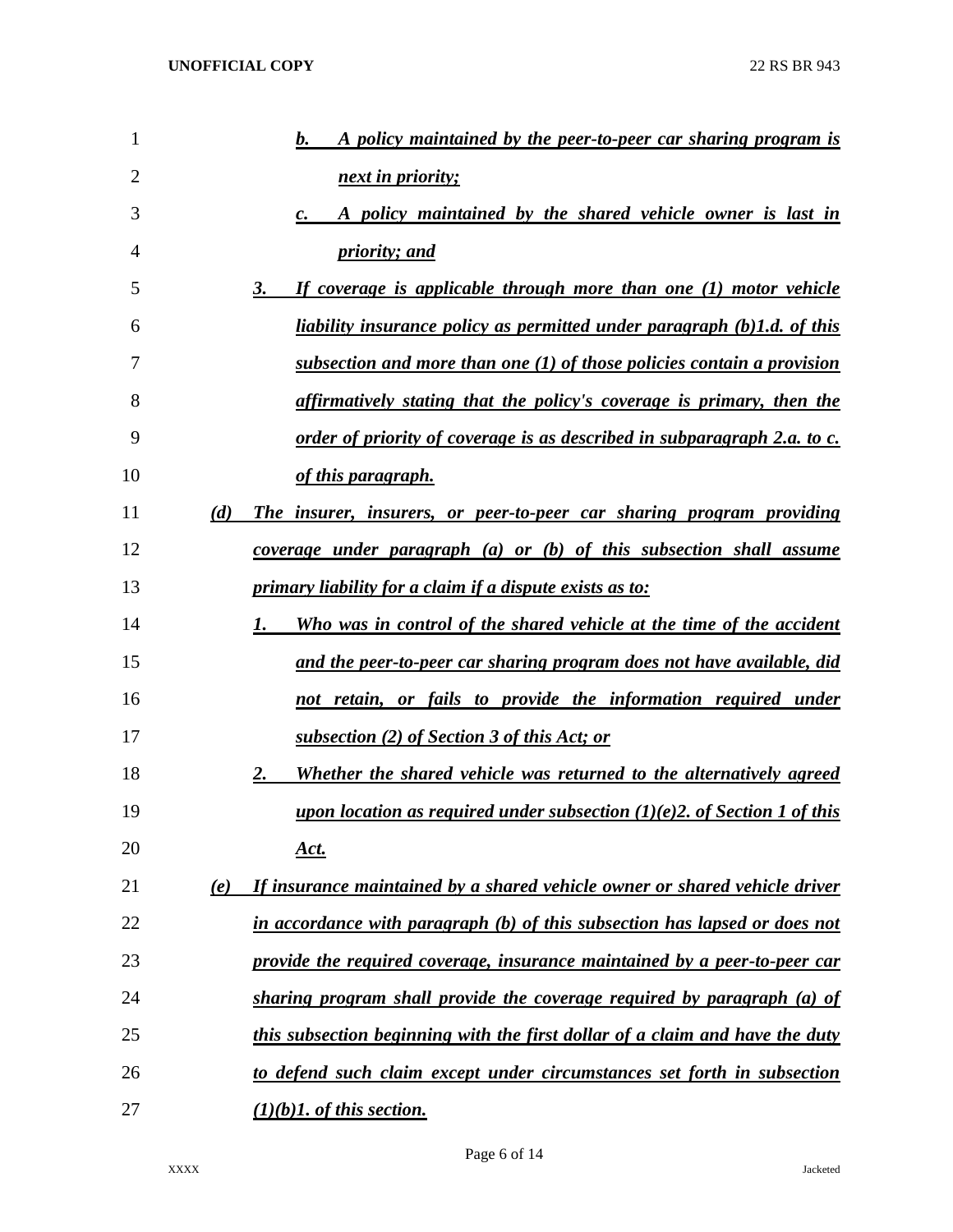| 1  | Coverage under a motor vehicle insurance policy maintained by the peer-to-peer<br>(3)               |
|----|-----------------------------------------------------------------------------------------------------|
| 2  | car sharing program shall not be dependent upon another motor vehicle insurer                       |
| 3  | first denying a claim nor shall another motor vehicle insurance policy be                           |
| 4  | required to first deny a claim.                                                                     |
| 5  | <i>Nothing in this section shall be construed to:</i><br>(4)                                        |
| 6  | Limit the liability of the peer-to-peer car sharing program for any act or<br>(a)                   |
| 7  | <u>omission of the peer-to-peer car sharing program itself that results in injury</u>               |
| 8  | to any person as a result of the use of a shared vehicle through a peer-to-                         |
| 9  | <i>peer car sharing program;</i>                                                                    |
| 10 | (b)<br>Limit the ability of the peer-to-peer car sharing program to, by contract,                   |
| 11 | seek indemnification from the shared vehicle owner or the shared vehicle                            |
| 12 | driver for economic loss sustained by the peer-to-peer car sharing program                          |
| 13 | resulting from a breach of the terms and conditions of the car sharing                              |
| 14 | <u>program agreement;</u>                                                                           |
| 15 | Invalidate or limit an exclusion contained in a motor vehicle liability<br>(c)                      |
| 16 | insurance policy, including any policy in use or approved for use that                              |
| 17 | excludes coverage for motor vehicles made available for rent, sharing, or                           |
| 18 | hire, or for any business use; or                                                                   |
| 19 | <i>Invalidate, limit, or restrict an insurer's ability under existing law to:</i><br>(d)            |
| 20 | Underwrite any insurance policy; or<br>1.                                                           |
| 21 | Cancel and non-renew policies.<br>2.                                                                |
| 22 | $\rightarrow$ SECTION 3.<br>A NEW SECTION OF KRS CHAPTER 365 IS CREATED TO                          |
| 23 | <b>READ AS FOLLOWS:</b>                                                                             |
| 24 | At the time when a motor vehicle owner registers as a shared vehicle owner on a<br>$\mathcal{L}(I)$ |
| 25 | peer-to-peer car sharing program and prior to the time when the shared vehicle                      |
| 26 | owner makes a shared vehicle available for sharing on the peer-to-peer car                          |
| 27 | sharing program, the peer-to-peer car sharing program shall:                                        |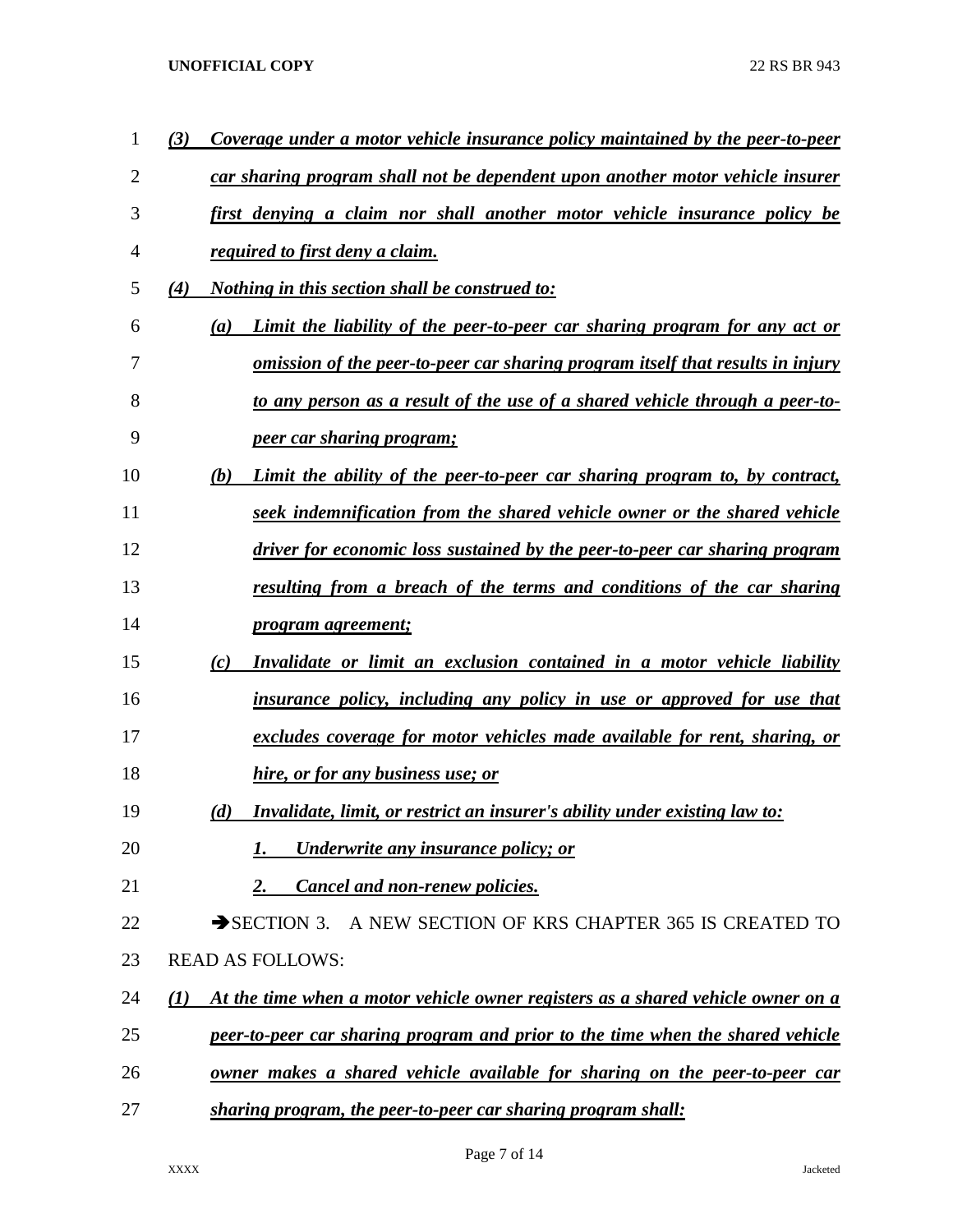| $\mathbf{1}$ | (a)               | Notify the shared vehicle owner that, if the shared vehicle has a lien against                |
|--------------|-------------------|-----------------------------------------------------------------------------------------------|
| 2            |                   | it, the use of the motor vehicle as a shared vehicle through a peer-to-peer                   |
| 3            |                   | car sharing program, including use without physical damage coverage, may                      |
| 4            |                   | <i>violate the terms of the contract with the lienholder;</i>                                 |
| 5            | (b)               | Verify that the shared vehicle does not have any safety recalls for which the                 |
| 6            |                   | repairs have not been made; and                                                               |
| 7            | (c)               | Notify the shared vehicle owner of the requirements under Section 4 of this                   |
| 8            |                   | <u>Act.</u>                                                                                   |
| 9            | (2)<br>(a)        | A peer-to-peer car sharing program shall collect and verify records                           |
| 10           |                   | <i>pertaining to the use of a shared vehicle, including but not limited to:</i>               |
| 11           |                   | <b>Times used;</b><br>1.                                                                      |
| 12           |                   | 2.<br>Car sharing period pick up and drop off locations;                                      |
| 13           |                   | <b>Fees paid by the shared vehicle driver; and</b><br>3.                                      |
| 14           |                   | <b>Revenues received by the shared vehicle owner.</b><br>4.                                   |
| 15           | (b)               | The peer-to-peer car sharing program shall provide the information                            |
| 16           |                   | <u>collected under paragraph (a) of this subsection, upon request, to the</u>                 |
| 17           |                   | to facilitate a<br>claim<br><i>coverage investigation,</i><br><i>following</i><br>settlement, |
| 18           |                   | negotiation, or litigation:                                                                   |
| 19           |                   | <b>The shared vehicle owner;</b><br>1.                                                        |
| 20           |                   | <b>The shared vehicle owner's insurer; and</b><br>2.                                          |
| 21           |                   | The shared vehicle driver's insurer.<br>3.                                                    |
| 22           | (c)               | The peer-to-peer car sharing program shall retain the records collected for                   |
| 23           |                   | a time period not less than the applicable personal injury statute of                         |
| 24           |                   | <i>limitations.</i>                                                                           |
| 25           | (3)               | Each car sharing program agreement made in this state shall disclose to the                   |
| 26           |                   | shared vehicle owner and the shared vehicle driver:                                           |
| 27           | $\left( a\right)$ | Any right of the peer-to-peer car sharing program to seek indemnification                     |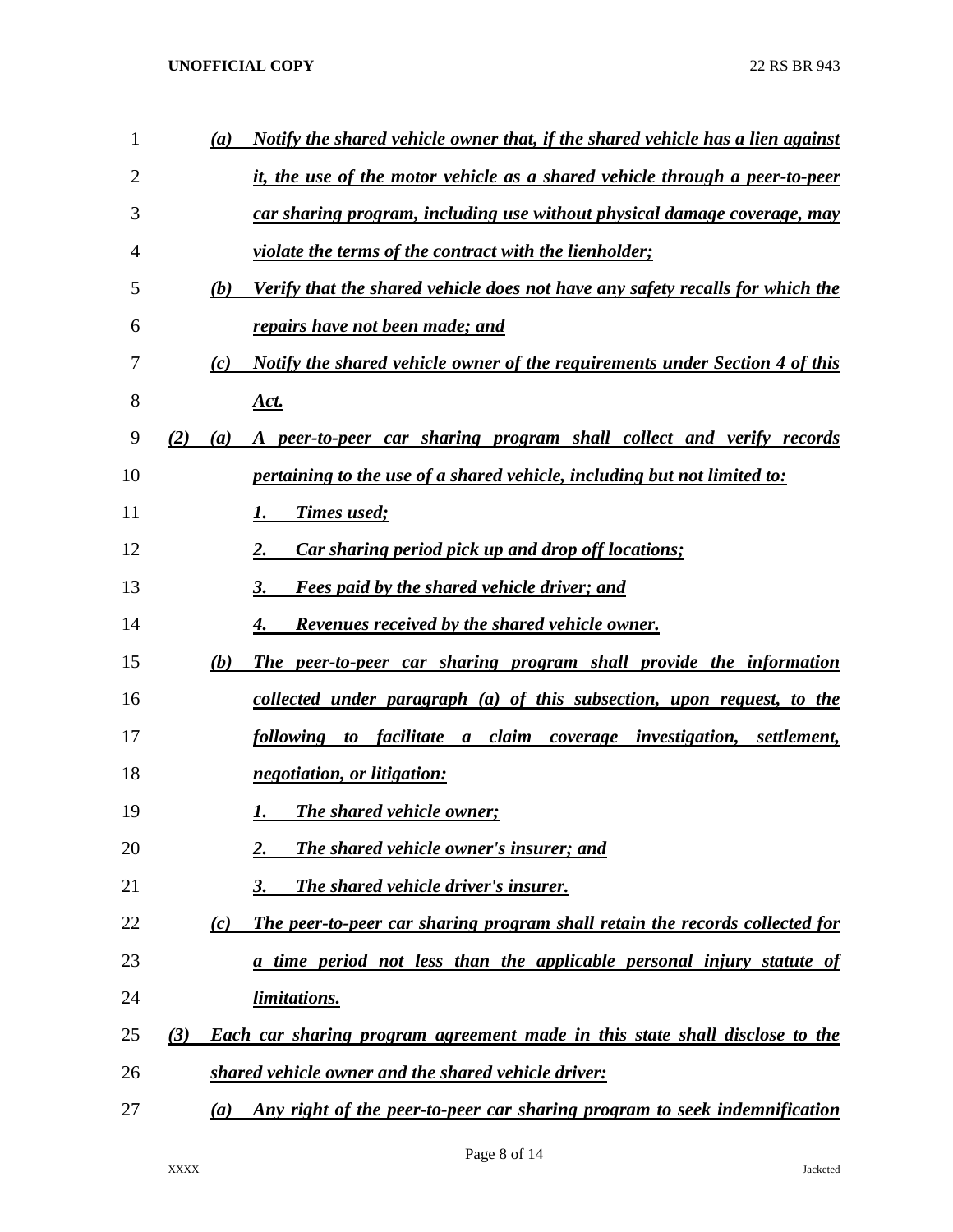| 1  |                             | from the shared vehicle owner or the shared vehicle driver for economic       |
|----|-----------------------------|-------------------------------------------------------------------------------|
| 2  |                             | loss sustained by the peer-to-peer car sharing program resulting from a       |
| 3  |                             | breach of the terms and conditions of the car sharing program agreement;      |
| 4  | (b)                         | That a motor vehicle liability insurance policy issued to the shared vehicle  |
| 5  |                             | owner for the shared vehicle or to the shared vehicle driver does not provide |
| 6  |                             | a defense or indemnification for any claim asserted by the peer-to-peer car   |
| 7  |                             | sharing program;                                                              |
| 8  | (c)                         | That the peer-to-peer car sharing program's insurance coverage on the         |
| 9  |                             | shared vehicle owner and the shared vehicle driver shall be in effect only    |
| 10 |                             | during each car sharing period and that, for any use of the shared vehicle    |
| 11 |                             | by the shared vehicle driver after the car sharing termination time, the      |
| 12 |                             | shared vehicle driver and the shared vehicle owner may not have insurance     |
| 13 |                             | coverage;                                                                     |
| 14 | (d)                         | The daily rate, fees, and, if applicable, any insurance or protection package |
| 15 |                             | costs that are charged to the shared vehicle owner or the shared vehicle      |
| 16 |                             | driver;                                                                       |
| 17 | (e)                         | That the shared vehicle owner's motor vehicle liability insurance may not     |
| 18 |                             | <i><u><b>provide coverage for a shared vehicle;</b></u></i>                   |
| 19 | (f)                         | An emergency telephone number to personnel capable of fielding roadside       |
| 20 |                             | assistance and other customer service inquiries; and                          |
| 21 | $\left( \mathbf{g} \right)$ | Whether there are conditions under which a shared vehicle driver must         |
| 22 |                             | maintain a personal motor vehicle insurance policy with certain applicable    |
| 23 |                             | coverage limits on a primary basis in order to book a shared vehicle.         |
| 24 | (4)<br>(a)                  | A peer-to-peer car sharing program shall not enter into a car sharing         |
| 25 |                             | program agreement with a potential shared vehicle driver unless the driver:   |
| 26 |                             | Holds a driver's license issued under the laws of this state that<br>1.       |
| 27 |                             | <i>authorizes the driver to operate vehicles of the class of the shared</i>   |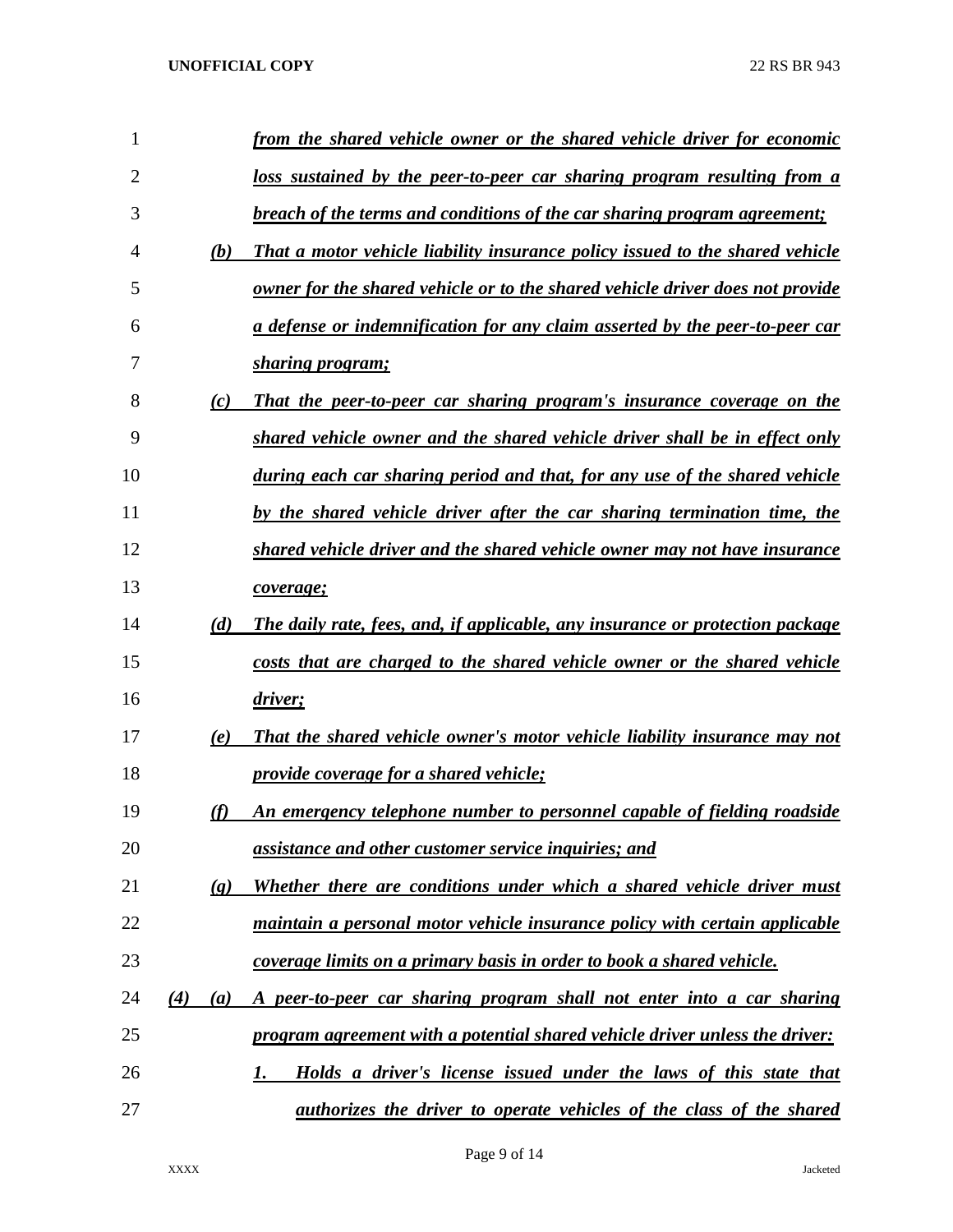| 1  | <i>vehicle</i> ;                                                                |
|----|---------------------------------------------------------------------------------|
| 2  | Is a nonresident who:<br>2.                                                     |
| 3  | Has a driver's license issued by the state or country of the<br>а.              |
| 4  | driver's residence that authorizes the driver in that state or                  |
| 5  | country to drive vehicles of the class of the shared vehicle; and               |
| 6  | Is at least the same age as that required of a resident to drive in<br>b.       |
| 7  | <i>this state; or</i>                                                           |
| 8  | Is otherwise authorized under the laws of this state to drive vehicles of<br>3. |
| 9  | the class of the shared vehicle.                                                |
| 10 | A peer-to-peer car sharing program shall keep a record of:<br>(b)               |
| 11 | <b>The name and address of each shared vehicle driver;</b>                      |
| 12 | The driver's license number of each shared vehicle driver; and<br>2.            |
| 13 | The place of issuance of the driver's license of each shared vehicle<br>3.      |
| 14 | driver.                                                                         |
| 15 | (5)<br>A peer-to-peer car sharing program shall:<br>(a)                         |
| 16 | Have sole responsibility for any equipment, such as a global<br>$1_{\cdot}$     |
| 17 | positioning system (GPS) or other special equipment, that is put in or          |
| 18 | on the shared vehicle to monitor or facilitate the peer-to-peer car             |
| 19 | sharing; and                                                                    |
| 20 | Agree to indemnify and hold harmless the shared vehicle owner for               |
| 21 | any damage to or theft of the equipment during the car sharing period           |
| 22 | not caused by the shared vehicle owner.                                         |
| 23 | A peer-to-peer car sharing program may seek indemnification from the<br>(b)     |
| 24 | shared vehicle driver for any loss or damage to the equipment that occurs       |
| 25 | during the car sharing period.                                                  |
| 26 | SECTION 4. A NEW SECTION OF KRS CHAPTER 365 IS CREATED TO                       |
| 27 | <b>READ AS FOLLOWS:</b>                                                         |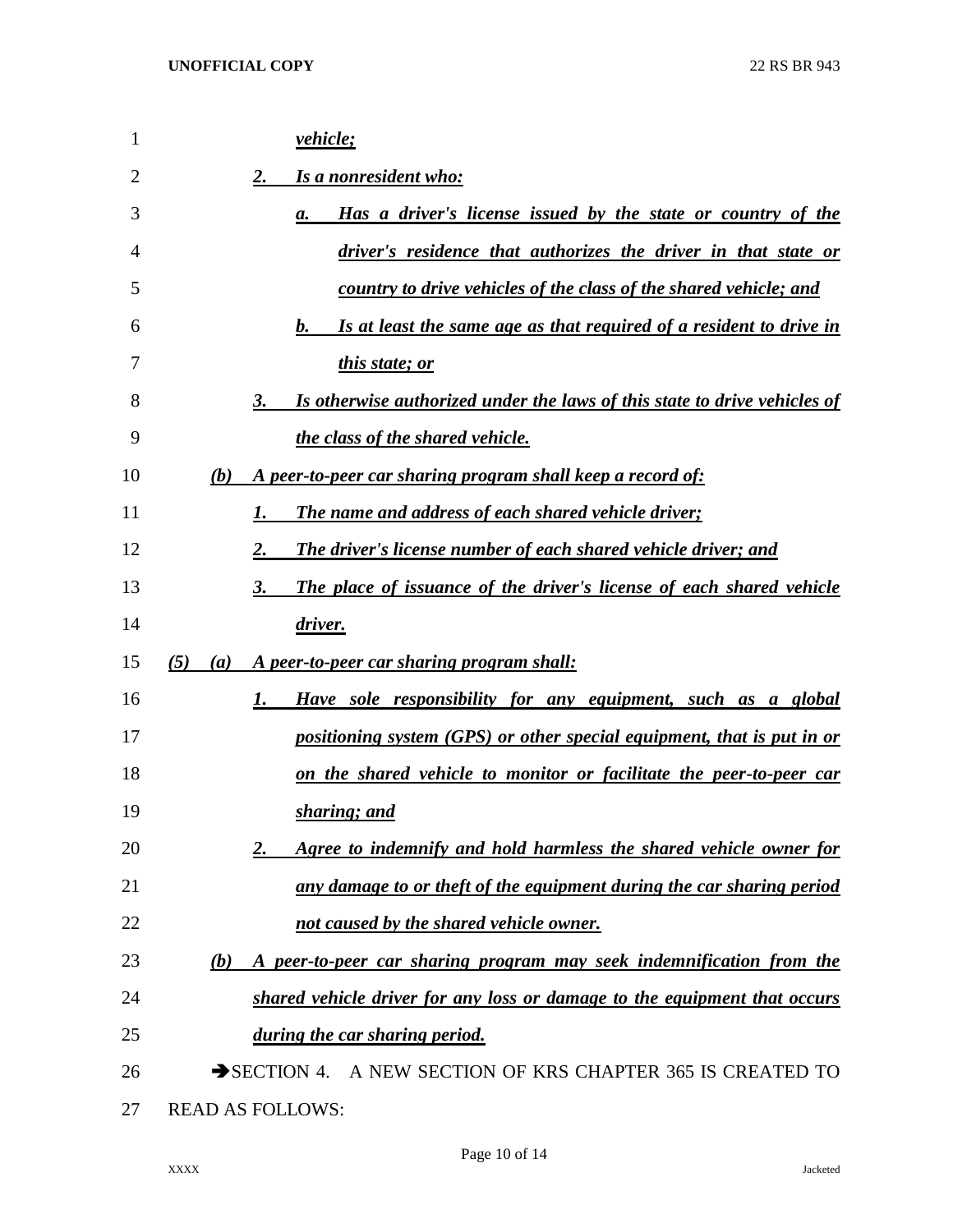| 1              | If a shared vehicle owner receives an actual notice of a safety recall on a shared      |
|----------------|-----------------------------------------------------------------------------------------|
| $\overline{2}$ | <i>vehicle, the shared vehicle owner shall:</i>                                         |
| 3              | Remove the shared vehicle as available on the peer-to-peer car sharing<br>(a)           |
| 4              | program as soon as practicably possible after receiving the notice; and                 |
| 5              | (b)<br>Not make the shared vehicle available on the peer-to-peer car sharing            |
| 6              | program until the safety recall repair has been made.                                   |
| 7              | If a shared vehicle owner receives an actual notice of a safety recall while the<br>(2) |
| 8              | shared vehicle is in the possession of a shared vehicle driver, the shared vehicle      |
| 9              | owner shall notify the peer-to-peer car sharing program as soon as practicably          |
| 10             | possible after receiving the notice so that the shared vehicle owner may address        |
| 11             | the safety recall repair.                                                               |
| 12             | A NEW SECTION OF KRS CHAPTER 365 IS CREATED TO<br>$\rightarrow$ SECTION 5.              |
| 13             | <b>READ AS FOLLOWS:</b>                                                                 |
| 14             | A peer-to-peer car sharing program and a shared vehicle owner shall be exempt from      |
| 15             | <i>vicarious liability:</i>                                                             |
| 16             | Consistent with 49 U.S.C. sec. 30106; and<br>(I)                                        |
| 17             | Except as provided in KRS 304.39-080, under any state or local law that imposes<br>(2)  |
| 18             | <u>liability solely based on vehicle ownership.</u>                                     |
| 19             | $\rightarrow$ SECTION 6.<br>A NEW SECTION OF SUBTITLE 39 OF KRS CHAPTER 304             |
| 20             | IS CREATED TO READ AS FOLLOWS:                                                          |
| 21             | As used in this section, the following have the same meaning as in Section 1 of<br>(I)  |
| 22             | this Act:                                                                               |
| 23             | "Car sharing period";<br>(a)                                                            |
| 24             | "Peer-to-peer car sharing program";<br>(b)                                              |
| 25             | "Shared vehicle";<br>(c)                                                                |
| 26             | (d)<br><u>"Shared vehicle driver"; and</u>                                              |
| 27             | "Shared vehicle owner."<br>(e)                                                          |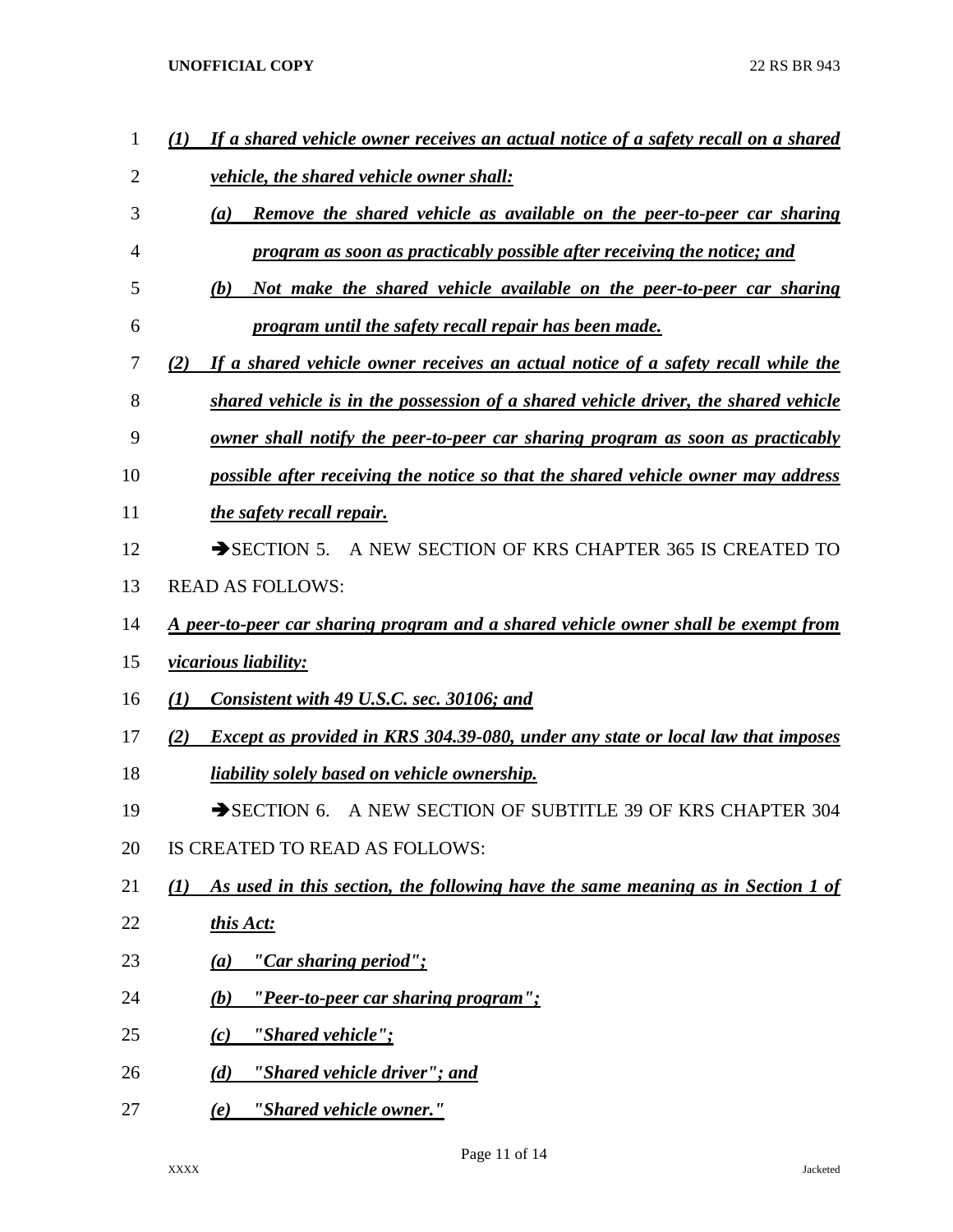| 1              | An authorized insurer that writes motor vehicle liability insurance in this state<br>(2) |
|----------------|------------------------------------------------------------------------------------------|
| $\overline{2}$ | may exclude any and all coverage, and the duty to defend or indemnify for any            |
| 3              | claim afforded, under a shared vehicle owner's policy for accidents involving the        |
| 4              | shared vehicle that occur during a car sharing period, including but not limited         |
| 5              | <u>to:</u>                                                                               |
| 6              | Security for payment of tort liabilities under KRS 304.39-110;<br>(a)                    |
| 7              | Uninsured motorist coverage under KRS 304.20-020;<br>(b)                                 |
| 8              | Underinsured motorist coverage under KRS 304.39-320;<br>(c)                              |
| 9              | (d)<br><b>Basic reparation benefits as defined in KRS 304.39-020;</b>                    |
| 10             | <b>Medical payments coverage;</b><br>(e)                                                 |
| 11             | (f)<br><b>Comprehensive property damage coverage; and</b>                                |
| 12             | <b>Collision property damage coverage.</b><br>$\left( \mathbf{g} \right)$                |
| 13             | (3)<br>An insurer that defends or indemnifies a claim against a shared vehicle shall     |
| 14             | have the right to seek recovery against the insurer that issued a motor vehicle          |
| 15             | liability insurance policy under subsection (2) of Section 2 of this Act to the peer-    |
| 16             | <u>to-peer car sharing program if:</u>                                                   |
| 17             | The claim is made against the shared vehicle owner or shared vehicle driver<br>(a)       |
| 18             | for damages that result from an accident occurring during the car sharing                |
| 19             | <i>period; and</i>                                                                       |
| 20             | Coverage for the claim is excluded under the terms of the insurer's policy.<br>(b)       |
| 21             | SECTION 7. A NEW SECTION OF SUBTITLE 14 OF KRS CHAPTER 304                               |
| 22             | IS CREATED TO READ AS FOLLOWS:                                                           |
| 23             | As used in this section, the following have the same meaning as in Section 1 of<br>(1)   |
| 24             | this Act:                                                                                |
| 25             | <u>"Car sharing period";</u><br>$\left(a\right)$                                         |
| 26             | <u>"Car sharing program agreement";</u><br>(b)                                           |
| 27             | <u>"Peer-to-peer car sharing program";</u><br>(c)                                        |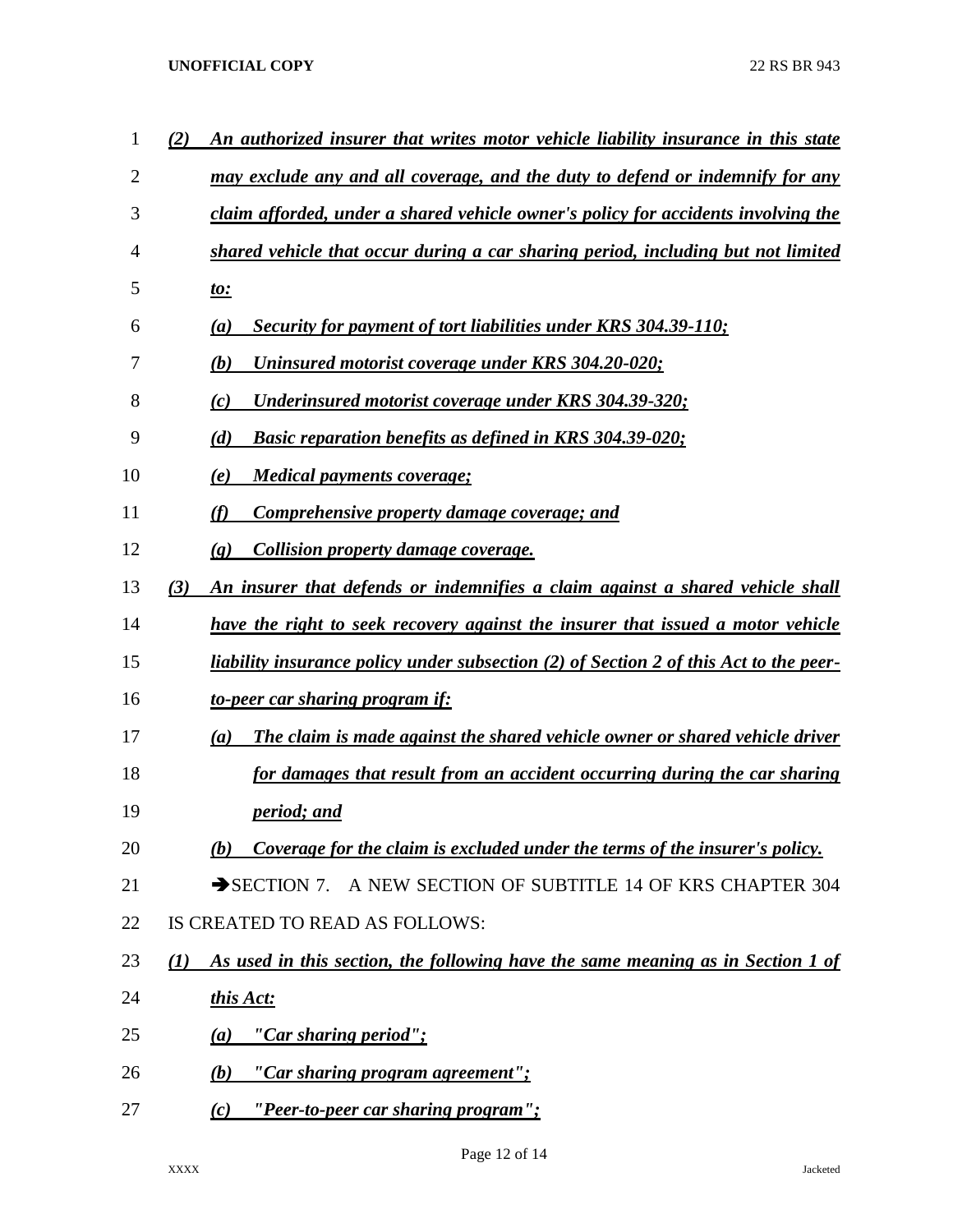| 1  |     | "Shared vehicle";<br>(d)                                                                     |
|----|-----|----------------------------------------------------------------------------------------------|
| 2  |     | "Shared vehicle driver"; and<br>(e)                                                          |
| 3  |     | "Shared vehicle owner."<br>(f)                                                               |
| 4  | (2) | Notwithstanding any other provision of this subtitle, a peer-to-peer car sharing             |
| 5  |     | program shall have an insurable interest in a shared vehicle during the car                  |
| 6  |     | sharing period, which shall include owning and maintaining, as the named                     |
| 7  |     | insured, one (1) or more policies of motor vehicle liability insurance that provides         |
| 8  |     | <i>coverage for:</i>                                                                         |
| 9  |     | Liabilities assumed by the peer-to-peer car sharing program under a car<br>(a)               |
| 10 |     | <u>sharing program agreement;</u>                                                            |
| 11 |     | Any liability of the shared vehicle owner or shared vehicle driver; and<br>(b)               |
| 12 |     | Damage or loss to the shared vehicle.<br>(c)                                                 |
| 13 | (3) | Nothing in this section creates liability on a peer-to-peer car sharing program to           |
| 14 |     | maintain the coverage required under Section 2 of this Act.                                  |
| 15 |     | Section 8. KRS 138.462 is amended to read as follows:                                        |
| 16 |     | As used in KRS 138.463 and 138.4631, unless the context requires otherwise:                  |
| 17 | (1) | "Cabinet" means the Transportation Cabinet;                                                  |
| 18 | (2) | "Rent" and "rental" means a contract, <i>other than a car sharing program agreement</i>      |
| 19 |     | as defined in Section 1 of this Act, supported by a consideration, for the use of a          |
| 20 |     | motor vehicle for a period of less than three hundred sixty-five (365) days;                 |
| 21 | (3) | "Lease" and "leasing" means a contract, other than a car sharing program                     |
| 22 |     | <i>agreement as defined in Section 1 of this Act</i> , supported by a consideration, for the |
| 23 |     | use of a motor vehicle for a period of three hundred sixty-five (365) days or more;          |
| 24 |     | and                                                                                          |
| 25 | (4) | "Gross rental charge" means the amount paid by a customer for time and mileage               |
| 26 |     | only.                                                                                        |
| 27 |     | Section 9. KRS 186.630 is amended to read as follows:                                        |

Page 13 of 14